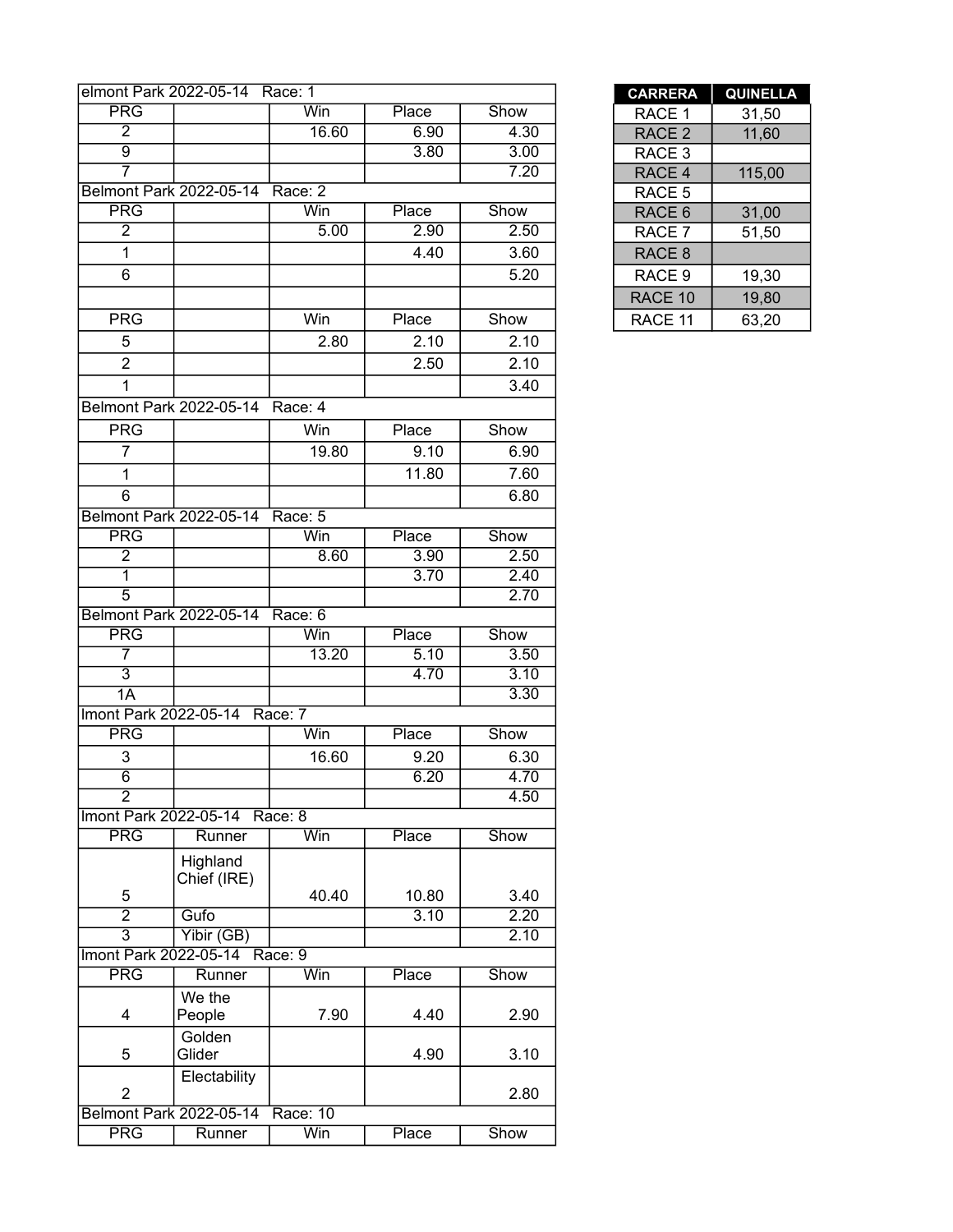| 1          | Rougir<br>(FR)            | 3.20     | 3.10  | 2.50 |
|------------|---------------------------|----------|-------|------|
| 7          | Our Flash<br><b>Drive</b> |          | 12.40 | 6.50 |
| 6          | High<br>Opinion           |          |       | 5.30 |
|            | Belmont Park 2022-05-14   | Race: 11 |       |      |
|            |                           |          |       |      |
| <b>PRG</b> | Runner                    | Win      | Place | Show |
| 6          | Finest<br>Work            | 17.80    | 7.30  | 5.00 |
| 11         | Autumn<br>Glory           |          | 7.10  | 5.00 |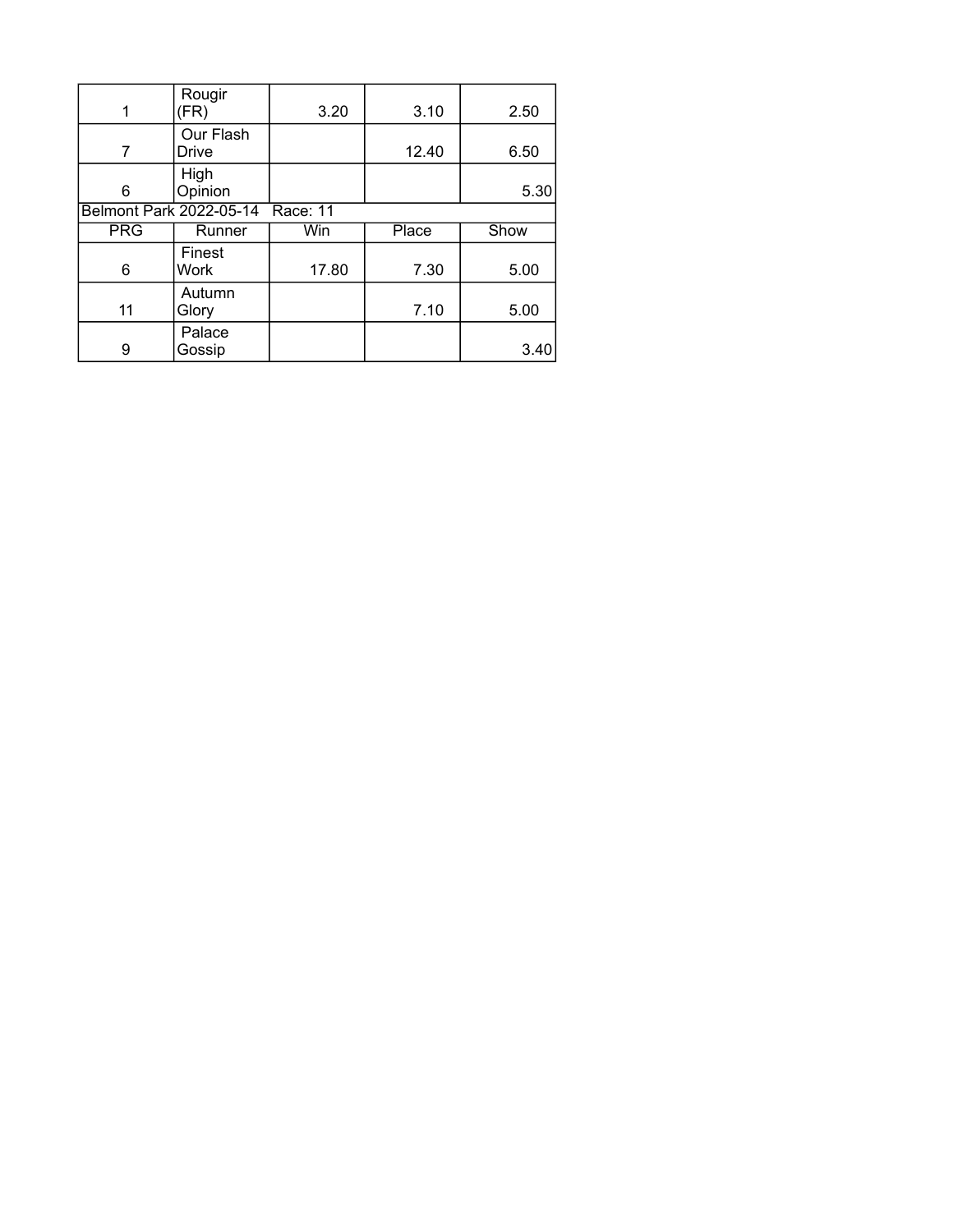| <b>SCRATCH</b> | <b>FAVORITOS</b> |
|----------------|------------------|
| 1,4            |                  |
| 4,9            |                  |
|                |                  |
| 3,4,5,9,13     |                  |
| 6              |                  |
| 1,2,4,5,6      |                  |
| 4              |                  |
| 6              |                  |
|                |                  |
|                |                  |
| 13, 14, 15, 16 |                  |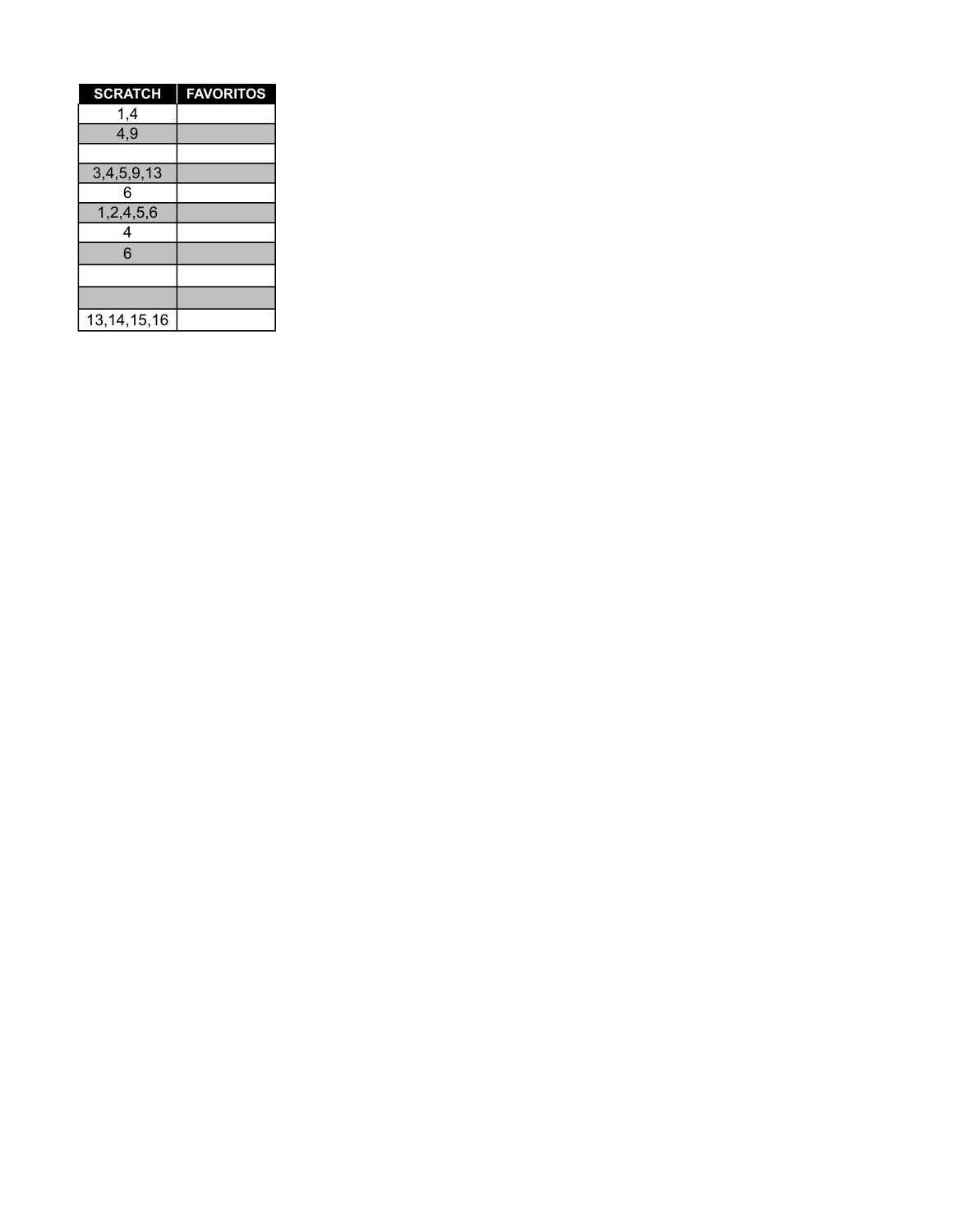

#### **sábado, maio 14, 2022**

| <b>CARRERA/RACE 1</b> |   |         |                       |           |          |                    |   |         | <b>CARRERA/RACE 7</b> |               |         |
|-----------------------|---|---------|-----------------------|-----------|----------|--------------------|---|---------|-----------------------|---------------|---------|
| <b>SUBSTITUTO:</b>    |   | 0       |                       | SC# 1.4   |          | <b>SUBSTITUTO:</b> |   | 0       | <b>SC# 4</b>          |               |         |
|                       |   |         | \$2 WIN               | \$2 PLACE | \$2 SHOW |                    |   |         | \$2 WIN               | \$2 PLACE \$2 |         |
| <b>WIN</b>            | 2 |         | 16.60                 | 6.90      | 4.30     | <b>WIN</b>         | 3 |         | 16.60                 | 9.20          | 6       |
| <b>PLACE</b>          | 9 |         |                       | 3.80      | 3.00     | <b>PLACE</b>       | 6 |         |                       | 6.20          | 4       |
| <b>SHOW</b>           | 7 |         |                       |           | 7.20     | <b>SHOW</b>        | 2 |         |                       |               | 4       |
| \$2 EXACTA            |   | 79.00   |                       |           |          | \$2 EXACTA         |   | 168.50  | \$2 D.D.              | 123.50        |         |
| \$2 QUINIELA          |   | 31,50   |                       |           |          | \$2 QUINIELA       |   | 51,50   | <b>\$2 PICK-3</b>     | 503.00        |         |
| \$2 TRIFECTA          |   | 631.00  |                       |           |          | \$2 TRIFECTA       |   | 878.00  | <b>\$2 PICK-4</b>     |               |         |
| \$2 SUPERFECTA        |   | 2/9/7/8 |                       |           | 3002.00  | \$2 SUPERFECTA     |   | 3/6/2/8 |                       |               | 7514.00 |
|                       |   |         |                       |           |          |                    |   |         |                       |               |         |
|                       |   |         | <b>CARRERA/RACE 2</b> |           |          |                    |   |         | <b>CARRERA/RACE 8</b> |               |         |
|                       |   |         |                       |           |          |                    |   |         |                       |               |         |

| SUBSTITUTO:    |   | 0       |          | SC# 4.9 |                    | <b>SUBSTITUTO:</b> |   | 0       | SC#6              |           |
|----------------|---|---------|----------|---------|--------------------|--------------------|---|---------|-------------------|-----------|
|                |   |         | \$2 WIN  |         | \$2 PLACE \$2 SHOW |                    |   |         | \$2 WIN           | \$2 PLACE |
| <b>WIN</b>     | 2 |         | 5.00     | 2.90    | 2.50               | <b>WIN</b>         | 5 |         | 40.40             | 10.80     |
| <b>PLACE</b>   |   |         |          | 4.40    | 3.60               | <b>PLACE</b>       | 2 |         |                   | 3.10      |
| <b>SHOW</b>    | 6 |         |          |         | 5.20               | <b>SHOW</b>        | 3 |         |                   |           |
| \$2 EXACTA     |   | 21.40   | \$2 D.D. | 55.50   |                    | \$2 EXACTA         |   | 152.50  | \$2 D.D.          | 491,00    |
| \$2 QUINIELA   |   | 11.60   |          |         |                    | \$2 QUINIELA       |   | 0,00    | <b>\$2 PICK-3</b> | 3084.00   |
| \$2 TRIFECTA   |   | 116.00  |          |         |                    | \$2 TRIFECTA       |   | 278.50  | <b>\$2 PICK-4</b> | 20000.00  |
| \$2 SUPERFECTA |   | 2/1/6/7 |          |         | 322.00             | \$2 SUPERFECTA     |   | 5/2/3/1 |                   | 8         |

|                | <b>CARRERA/RACE 3</b> |         |                   |           |          |                    |   |       | <b>CARRERA/RACE 9</b> |                  |        |
|----------------|-----------------------|---------|-------------------|-----------|----------|--------------------|---|-------|-----------------------|------------------|--------|
| SUBSTITUTO:    |                       | 0       | SC#               |           |          | <b>SUBSTITUTO:</b> |   | 0     | SC#                   |                  |        |
|                |                       |         | \$2 WIN           | \$2 PLACE | \$2 SHOW |                    |   |       | \$2 WIN               | <b>\$2 PLACE</b> | \$2    |
| <b>WIN</b>     | 5                     |         | 2.80              | 2.10      | 2.10     | <b>WIN</b>         | 4 |       | 7.90                  | 4.40             |        |
| <b>PLACE</b>   | 2                     |         |                   | 2.50      | 2.10     | <b>PLACE</b>       | 5 |       |                       | 4.90             |        |
| <b>SHOW</b>    |                       |         |                   |           | 3.40     | <b>SHOW</b>        | 2 |       |                       |                  |        |
| \$2 EXACTA     |                       | 6.50    | \$2 D.D.          | 7.90      |          | \$2 EXACTA         |   | 31.60 | \$2 D.D.              | 345.00           |        |
| \$2 QUINIELA   |                       | 0.00    | <b>\$2 PICK-3</b> | 99.50     |          | \$2 QUINIELA       |   | 19.30 | <b>\$2 PICK-3</b>     | 3768.00          |        |
| \$2 TRIFECTA   |                       | 37.80   |                   |           |          | \$2 TRIFECTA       |   | 88.00 |                       |                  |        |
| \$2 SUPERFECTA |                       | 5/2/1/3 |                   |           | 82.00    | \$2 SUPERFECTA     |   |       | 4/5/2/6               |                  | 288.00 |

|                |   |          | <b>CARRERA/RACE 4</b> |                |          |                       |   |         |                   | <b>CARRERA/RACE 10</b> |  |
|----------------|---|----------|-----------------------|----------------|----------|-----------------------|---|---------|-------------------|------------------------|--|
| SUBSTITUTO:    |   | 0        |                       | SC# 3,4,5,9,13 |          | <b>SUBSTITUTO:</b>    |   | 0       | SC#               |                        |  |
|                |   |          | \$2 WIN               | \$2 PLACE      | \$2 SHOW |                       |   |         | \$2 WIN           | \$2 PLACI              |  |
| <b>WIN</b>     |   |          | 19.80                 | 9.10           | 6.90     | <b>WIN</b>            |   |         | 3.20              | 3.10                   |  |
| <b>PLACE</b>   |   |          |                       | 11.80          | 7.60     | <b>PLACE</b>          |   |         |                   | 12.40                  |  |
| <b>SHOW</b>    | 6 |          |                       |                | 6.80     | <b>SHOW</b>           | 6 |         |                   |                        |  |
| \$2 EXACTA     |   | 236.50   | \$2 D.D.              | 31.00          |          | \$2 EXACTA            |   | 66.50   | \$2 D.D.          | 15.60                  |  |
| \$2 QUINIELA   |   | 115.00   | <b>\$2 PICK-3</b>     | 85.50          |          | \$2 QUINIELA          |   | 19.80   | <b>\$2 PICK-3</b> | 1084.00                |  |
| \$2 TRIFECTA   |   | 1436.00  |                       |                |          | \$2 TRIFECTA          |   | 442.50  |                   |                        |  |
| \$2 SUPERFECTA |   | 7/1/6/12 |                       |                | 8317.00  | <b>\$2 SUPERFECTA</b> |   | 1/7/6/2 |                   | 1                      |  |
|                |   |          |                       |                |          |                       |   |         |                   |                        |  |

|                    |   |         | <b>CARRERA/RACE 5</b> |           |          | <b>CARRERA/RACE 11</b> |    |          |                   |                 |
|--------------------|---|---------|-----------------------|-----------|----------|------------------------|----|----------|-------------------|-----------------|
| <b>SUBSTITUTO:</b> |   | 0       | SC# 6                 |           |          | <b>SUBSTITUTO:</b>     |    | 0        |                   | SC# 13,14,15,16 |
|                    |   |         | \$2 WIN               | \$2 PLACE | \$2 SHOW |                        |    |          | \$2 WIN           | \$2 PLACE       |
| <b>WIN</b>         | 2 |         | 8.60                  | 3.90      | 2.50     | <b>WIN</b>             | 6  |          | 17.80             | 7.30            |
| <b>PLACE</b>       |   |         |                       | 3.70      | 2.40     | <b>PLACE</b>           | 11 |          |                   | 7.10            |
| <b>SHOW</b>        | 5 |         |                       |           | 2.70     | <b>SHOW</b>            | 9  |          |                   |                 |
| \$2 EXACTA         |   | 29.20   | \$2 D.D.              | 75.00     |          | \$2 EXACTA             |    | 110.50   | \$2 D.D.          | 29.40           |
| \$2 QUINIELA       |   | 0.00    | \$2 PICK-3            | 109.00    |          | \$2 QUINIELA           |    | 63.20    | <b>\$2 PICK-3</b> | 109.00          |
| \$2 TRIFECTA       |   | 86.00   | <b>\$2 PICK-4</b>     | 372.00    |          | \$2 TRIFECTA           |    | 571.00   | <b>\$2 PICK-4</b> | 7405.00         |
| \$2 SUPERFECTA     |   | 2/1/5/3 |                       |           | 180.50   | \$2 SUPERFECTA         |    | 6/11/9/3 |                   | 261             |

|                |    |         | <b>CARRERA/RACE 6</b> |           |          |  |  |
|----------------|----|---------|-----------------------|-----------|----------|--|--|
| SUBSTITUTO:    |    | 0       | SC# 1,2,4,5,6         |           |          |  |  |
|                |    |         | \$2 WIN               | \$2 PLACE | \$2 SHOW |  |  |
| <b>WIN</b>     |    |         | 13.20                 | 5.10      | 3.50     |  |  |
| <b>PLACE</b>   | 3  |         |                       | 4.70      | 3.10     |  |  |
| <b>SHOW</b>    | 1А |         |                       |           | 3.30     |  |  |
| \$2 EXACTA     |    | 44.60   | \$2 D.D.              | 48.20     |          |  |  |
| \$2 QUINIELA   |    | 31,00   | \$2 PICK-3            | 595.00    |          |  |  |
| \$2 TRIFECTA   |    | 122.50  |                       |           |          |  |  |
| \$2 SUPERFECTA |    | 7/3/1/9 |                       | 267.50    |          |  |  |
|                |    |         |                       |           |          |  |  |

**INFORMAÇÕES DIVULGADAS COM PROPÓSITOS UNICAMENTE ILUSTRATIVOS**

| <b>NRACE 1</b> |                    |      |                |   |         | <b>CARRERA/RACE 7</b> |           |          |
|----------------|--------------------|------|----------------|---|---------|-----------------------|-----------|----------|
| SC# 1.4        |                    |      | SUBSTITUTO:    |   | 0       | <b>SC# 4</b>          |           |          |
| \$2 WIN        | \$2 PLACE \$2 SHOW |      |                |   |         | \$2 WIN               | \$2 PLACE | \$2 SHOW |
| 16.60          | 6.90               | 4.30 | <b>WIN</b>     | 3 |         | 16.60                 | 9.20      | 6.30     |
|                | 3.80               | 3.00 | <b>PLACE</b>   | 6 |         |                       | 6.20      | 4.70     |
|                |                    | 7.20 | <b>SHOW</b>    | 2 |         |                       |           | 4.50     |
|                |                    |      | \$2 EXACTA     |   | 168.50  | \$2 D.D.              | 123.50    |          |
|                |                    |      | \$2 QUINIELA   |   | 51,50   | <b>\$2 PICK-3</b>     | 503.00    |          |
|                |                    |      | \$2 TRIFECTA   |   | 878.00  | <b>\$2 PICK-4</b>     |           |          |
| 3002.00        |                    |      | \$2 SUPERFECTA |   | 3/6/2/8 |                       |           | 7514.00  |

|         | <b>CARRERA/RACE 2</b> |                    |        | <b>CARRERA/RACE 8</b> |   |         |                   |           |          |  |
|---------|-----------------------|--------------------|--------|-----------------------|---|---------|-------------------|-----------|----------|--|
| 0       |                       | SC# 4,9            |        | <b>SUBSTITUTO:</b>    |   | 0       | SC# 6             |           |          |  |
|         | \$2 WIN               | \$2 PLACE \$2 SHOW |        |                       |   |         | \$2 WIN           | \$2 PLACE | \$2 SHOW |  |
|         | 5.00                  | 2.90               | 2.50   | <b>WIN</b>            | 5 |         | 40.40             | 10.80     | 3.40     |  |
|         |                       | 4.40               | 3.60   | <b>PLACE</b>          | 2 |         |                   | 3.10      | 2.20     |  |
|         |                       |                    | 5.20   | <b>SHOW</b>           | 3 |         |                   |           | 2.10     |  |
| 21.40   | \$2 D.D.              | 55.50              |        | \$2 EXACTA            |   | 152.50  | \$2 D.D.          | 491,00    |          |  |
| 11.60   |                       |                    |        | \$2 QUINIELA          |   | 0,00    | <b>\$2 PICK-3</b> | 3084.00   |          |  |
| 16.00   |                       |                    |        | \$2 TRIFECTA          |   | 278.50  | \$2 PICK-4        | 20000.00  |          |  |
| 2/1/6/7 |                       |                    | 322.00 | \$2 SUPERFECTA        |   | 5/2/3/1 |                   |           | 851.00   |  |

| <b>CARRERA/RACE 3</b> |                   |                    | <b>CARRERA/RACE 9</b> |                |   |       |                   |           |          |
|-----------------------|-------------------|--------------------|-----------------------|----------------|---|-------|-------------------|-----------|----------|
| 0                     | SC#               |                    |                       | SUBSTITUTO:    |   | 0     | SC#               |           |          |
|                       | \$2 WIN           | \$2 PLACE \$2 SHOW |                       |                |   |       | \$2 WIN           | \$2 PLACE | \$2 SHOW |
|                       | 2.80              | 2.10               | 2.10                  | <b>WIN</b>     | 4 |       | 7.90              | 4.40      | 2.90     |
|                       |                   | 2.50               | 2.10                  | <b>PLACE</b>   | 5 |       |                   | 4.90      | 3.10     |
|                       |                   |                    | 3.40                  | <b>SHOW</b>    | 2 |       |                   |           | 2.80     |
| 6.50                  | \$2 D.D.          | 7.90               |                       | \$2 EXACTA     |   | 31.60 | \$2 D.D.          | 345.00    |          |
| 0.00                  | <b>\$2 PICK-3</b> | 99.50              |                       | \$2 QUINIELA   |   | 19.30 | <b>\$2 PICK-3</b> | 3768.00   |          |
| 37.80                 |                   |                    |                       | \$2 TRIFECTA   |   | 88.00 |                   |           |          |
|                       | 5/2/1/3           |                    | 82.00                 | \$2 SUPERFECTA |   |       | 4/5/2/6           |           | 288.00   |

|          | <b>CARRERA/RACE 4</b> |                    |         |                    |   |         | <b>CARRERA/RACE 10</b> |           |          |
|----------|-----------------------|--------------------|---------|--------------------|---|---------|------------------------|-----------|----------|
| 0        |                       | SC# 3,4,5,9,13     |         | <b>SUBSTITUTO:</b> |   | 0       | SC#                    |           |          |
|          | \$2 WIN               | \$2 PLACE \$2 SHOW |         |                    |   |         | \$2 WIN                | \$2 PLACE | \$2 SHOW |
|          | 19.80                 | 9.10               | 6.90    | <b>WIN</b>         | 1 |         | 3.20                   | 3.10      | 2.50     |
|          |                       | 11.80              | 7.60    | <b>PLACE</b>       |   |         |                        | 12.40     | 6.50     |
|          |                       |                    | 6.80    | <b>SHOW</b>        | 6 |         |                        |           | 5.30     |
| 36.50    | \$2 D.D.              | 31.00              |         | \$2 EXACTA         |   | 66.50   | \$2 D.D.               | 15.60     |          |
| 15.00    | <b>\$2 PICK-3</b>     | 85.50              |         | \$2 QUINIELA       |   | 19.80   | <b>\$2 PICK-3</b>      | 1084.00   |          |
| 136.00   |                       |                    |         | \$2 TRIFECTA       |   | 442.50  |                        |           |          |
| 7/1/6/12 |                       |                    | 8317.00 | \$2 SUPERFECTA     |   | 1/7/6/2 |                        |           | 1391.00  |

|         | <b>CARRERA/RACE 5</b> |                    |        |                |    |          | <b>CARRERA/RACE 11</b> |                 |                 |
|---------|-----------------------|--------------------|--------|----------------|----|----------|------------------------|-----------------|-----------------|
| 0       | SC# 6                 |                    |        | SUBSTITUTO:    |    | 0        |                        | SC# 13,14,15,16 |                 |
|         | \$2 WIN               | \$2 PLACE \$2 SHOW |        |                |    |          | \$2 WIN                | \$2 PLACE       | <b>\$2 SHOW</b> |
|         | 8.60                  | 3.90               | 2.50   | <b>WIN</b>     | 6  |          | 17.80                  | 7.30            | 5.00            |
|         |                       | 3.70               | 2.40   | <b>PLACE</b>   | 11 |          |                        | 7.10            | 5.00            |
|         |                       |                    | 2.70   | <b>SHOW</b>    | 9  |          |                        |                 | 3.40            |
| 29.20   | \$2 D.D.              | 75.00              |        | \$2 EXACTA     |    | 110.50   | \$2 D.D.               | 29.40           |                 |
| 0.00    | <b>\$2 PICK-3</b>     | 109.00             |        | \$2 QUINIELA   |    | 63,20    | <b>\$2 PICK-3</b>      | 109.00          |                 |
| 36.00   | <b>\$2 PICK-4</b>     | 372.00             |        | \$2 TRIFECTA   |    | 571.00   | \$2 PICK-4             | 7405.00         |                 |
| 2/1/5/3 |                       |                    | 180.50 | \$2 SUPERFECTA |    | 6/11/9/3 |                        |                 | 2618.00         |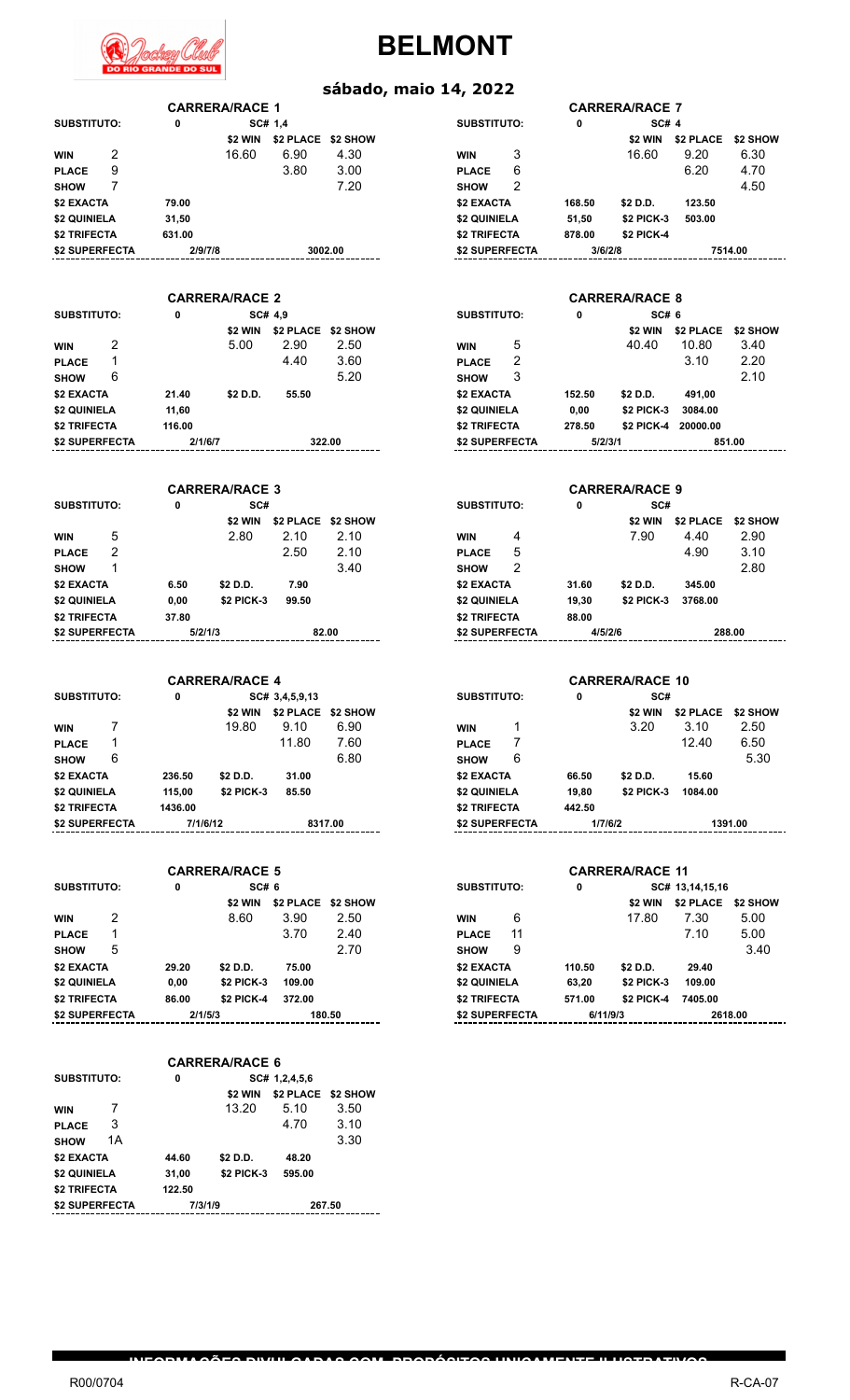Câtiente.

## **PICK FIVE**

**sábado, maio 14, 2022**

| <b>CARRERA</b><br><b>RACE NUMBER</b> | <b>GANADOR</b><br><b>WINNER</b> | <b>RETIRADOS</b><br><b>SCRATCHES</b> | <b>FAVORITO DE</b><br><b>TRACK FAVORITE</b> |
|--------------------------------------|---------------------------------|--------------------------------------|---------------------------------------------|
|                                      | $\overline{2}$                  | 1,4                                  |                                             |
| $\overline{2}$                       | $\overline{2}$                  | 4,9                                  |                                             |
| 3                                    | 5                               |                                      |                                             |
| $\overline{4}$                       | 7                               | 3, 4, 5, 9, 13                       |                                             |
| 5                                    | $\overline{2}$                  | 6                                    |                                             |
| 6                                    | 7                               | 1,2,4,5,6                            |                                             |
| $\overline{7}$                       | 3                               | 4                                    |                                             |
| 8                                    | 5                               | 6                                    |                                             |
| 9                                    | $\overline{4}$                  |                                      |                                             |
| 10                                   | 1                               |                                      |                                             |
| 11                                   | 6                               | 13, 14, 15, 16                       |                                             |
| 12                                   |                                 |                                      |                                             |

| <b>BOLSA / POOL</b> | <b>RESERVA / CARRYOVER</b> |
|---------------------|----------------------------|
| \$0.00              |                            |

| <b>BOLETOS GANADORES</b> | <b>WINNER TICKETS</b> |              |  |        |  |
|--------------------------|-----------------------|--------------|--|--------|--|
| <b>CON / WITH</b>        | HIP. / TRACKS         | <b>BOOKS</b> |  | \$0.00 |  |
| 5/5                      |                       |              |  |        |  |

**SOLAMENTE PARA INFORMACION / FOR INFORMATION ONLY SOLAMENTE PARA INFORMACION / FOR INFORMATION ONLY**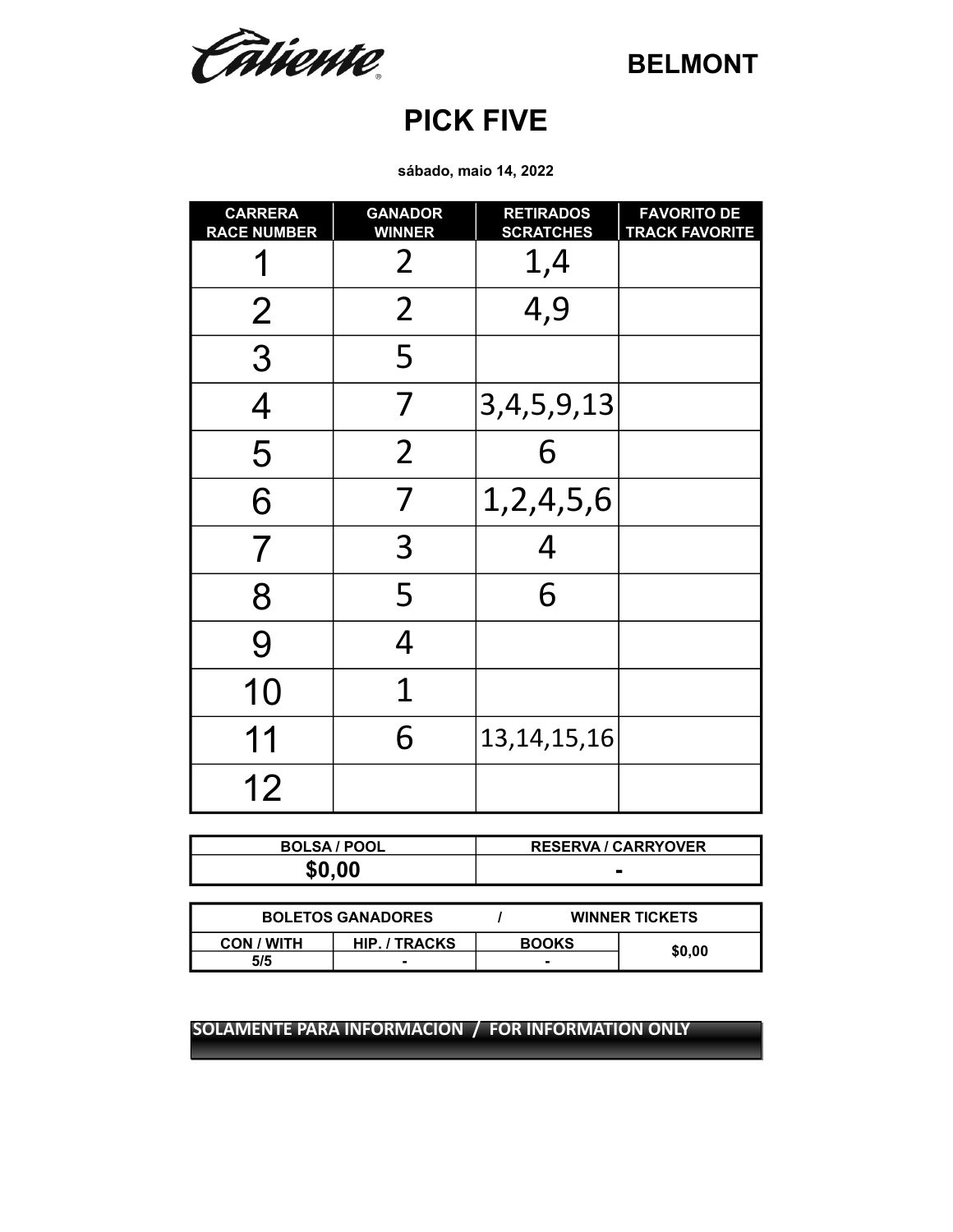Câtiente.

## **PICK FIVE**

**sábado, maio 14, 2022**

| <b>CARRERA</b><br><b>RACE NUMBER</b> | <b>GANADOR</b><br><b>WINNER</b> | <b>RETIRADOS</b><br><b>SCRATCHES</b> | <b>FAVORITO DE</b><br><b>TRACK FAVORITE</b> |
|--------------------------------------|---------------------------------|--------------------------------------|---------------------------------------------|
|                                      | $\overline{2}$                  | 1,4                                  | N                                           |
| $\overline{2}$                       | $\overline{2}$                  | 4,9                                  | O                                           |
| 3                                    | 5                               | N                                    | O                                           |
| 4                                    | 7                               | 3, 4, 5, 9, 13                       | ( )                                         |
| 5                                    | $\overline{2}$                  | 6                                    | O                                           |
| 6                                    | 7                               | 1,2,4,5,6                            | O                                           |
| 7                                    | 3                               | 4                                    | O                                           |
| 8                                    | 5                               | 6                                    | O                                           |
| 9                                    | 4                               | Ŋ                                    | O                                           |
| 10                                   | 1                               | N                                    | N                                           |
| 11                                   | 6                               | 13, 14, 15, 16                       | N                                           |
| 12                                   | O                               |                                      |                                             |

| <b>BOLSA / POOL</b> | <b>RESERVA / CARRYOVER</b> |
|---------------------|----------------------------|
|                     |                            |

|                                           | <b>BOLETOS GANADORES</b> |              | <b>WINNER TICKETS</b> |
|-------------------------------------------|--------------------------|--------------|-----------------------|
| <b>HIP. / TRACKS</b><br><b>CON / WITH</b> |                          | <b>BOOKS</b> |                       |
| 5/5                                       | -                        | -            |                       |

#### **SOLAMENTE PARA INFORMACION / FOR INFORMATION ONLY**